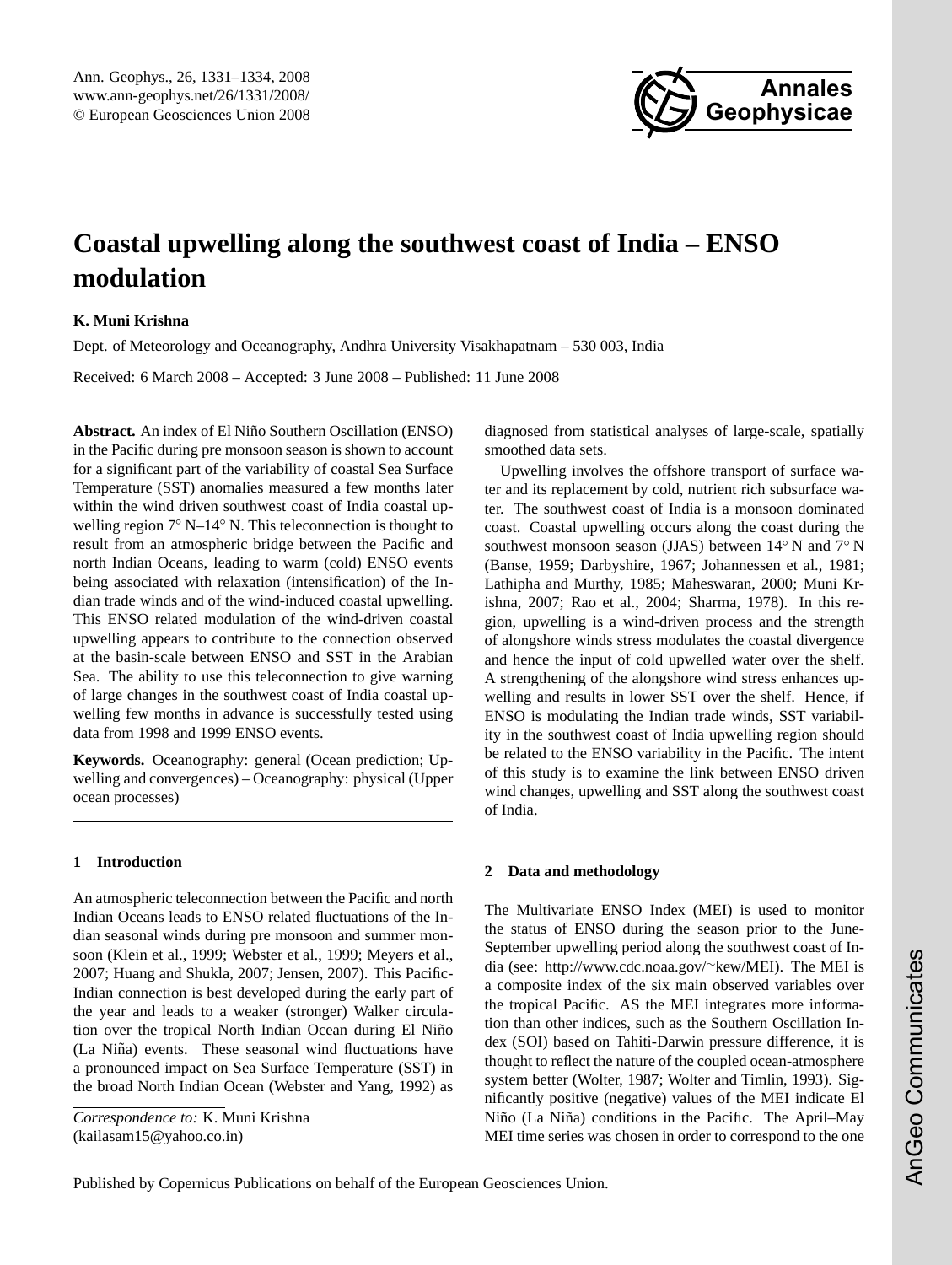

Fig. 1. Map of the Southwest coast of India.

month lag between the Pacific and the Indian observed by the previous studies, but similar results are obtained with the adjacent bi-monthly values.

Rather than using pre-processed or spatially smoothed monthly fields, individual SST and wind observations were extracted from the ICOADS release 1-ab database (Woodruff et al., 1987, 1998; Worley et al., 2005) over the region 14◦ N to 7◦ N along the southwest coast of India (Fig. 1). An updated version of the CODE software (Mendelssohn and Roy, 1996) was used for this purpose. Each box extends one degree in latitude and offshore by 150 to 250 km. The offshore extension has little effect on the data averaged within each box because most of the ICOADS data in that region are concentrated along a narrow track parallel to the coast with data density sharply decreasing on both sides. The ICOADS database release 1-ab allows selection of the data following a wide range of criteria such as the platform type, the measurement devices and the origin of the data.

Within each box, seasonal (June–September) time series of Sea Surface Temperature Anomalies (SSTA) and Alongshore Wind Stress Anomalies (AWSA) were derived from the selected individual observations. Monthly SSTA and AWSA are derived from the SST and the alongshore wind stress time-series by removing the monthly seasonal cycle. Monthly anomalies are average from June to September and the resulting time series are standardized using the overall standard deviation. The AWSA time series anomalies are de-

trended to remove the artificial trend in reported wind speed from ICOADS (Ward and Hoskins, 1996). Positive values of AWSA and negative values of SSTA respectively indicate stronger than averaged trade winds and enhanced upwelling.

#### **3 Results**

The correlation between both the seasonally averaged SSTS and AWSA and the April–May MEI of the same year, characterizes the connection between ENSO and southwest coast of India upwelling. Correlation coefficients greater than 0.45  $(p<0.01)$  between MEI and the seasonally averaged SSTA off southwest coast of India indicating that the MEI is a statistically good predictor of the magnitude of coastal temperature anomalies off southwest coast of India between 7◦ N and 14◦ N (Fig. 2). The MEI is also good predictor (through inverse relationship) of the seasonally averaged alongshore wind stress off southwest coast of India between 7◦ N and 14◦ N (Fig. 2).

These two empirical relationships are mutually consistent and support the existence of a linkage, through an atmospheric teleconnection, between ENSO in the Pacific and coastal upwelling off southwest coast of India. They suggest the following scenario: significantly positive (negative) April–May MEI values are indicators of an mature El Niño (La Niña) in the Pacific. The resulting weakening (strengthening) of the southwesterlies in the summer season reduces (enhances) the alongshore upwelling favorable wind component. As a result, the intensity of the wind-induced coastal divergence that brings cold subsurface water over the shelf is reduced (enhanced) during warm (cold) events in the Pacific during southwest monsoon season (Fig. 2). During La Niña events, the reverse occurs. An analysis of monthly SSTA time series indicates that the link between ENSO and the southwesterlies to be statistically significant ( $p < 0.01$ ) in June and is best developed from July–September  $(r>0.4)$ .

Fisheries off southwest coast of India are regularly affected by environmentally-induced fluctuations in fish abundance and by disruptions of the fish migration patterns (Longhurst and Wooster, 1990). The area between  $8^\circ$  N– 10◦ N is one of the major fish spawning grounds off southwest coast of India. It is also a place where the fisheries rely on the exploitation of the seasonal migration of several fish populations that migrate between 14<sup>°</sup> N and 7 ◦ N (Banse, 1968). Moderate upwelling conditions maximize both spawning success and the seasonal migration flux (Longhurst and Wooster, 1990). In that context, the 1–2 month lag between the development of mature ENSO events in the Pacific and their signature along the southwest coast of India offers an opportunity for early warning of significant change in coastal upwelling and SST which may directly affect fish populations and the fisheries. The recent severe 1997/1998 El Niño and 1998/1999 La Niña events provide ideal conditions for testing such a forecast. Such a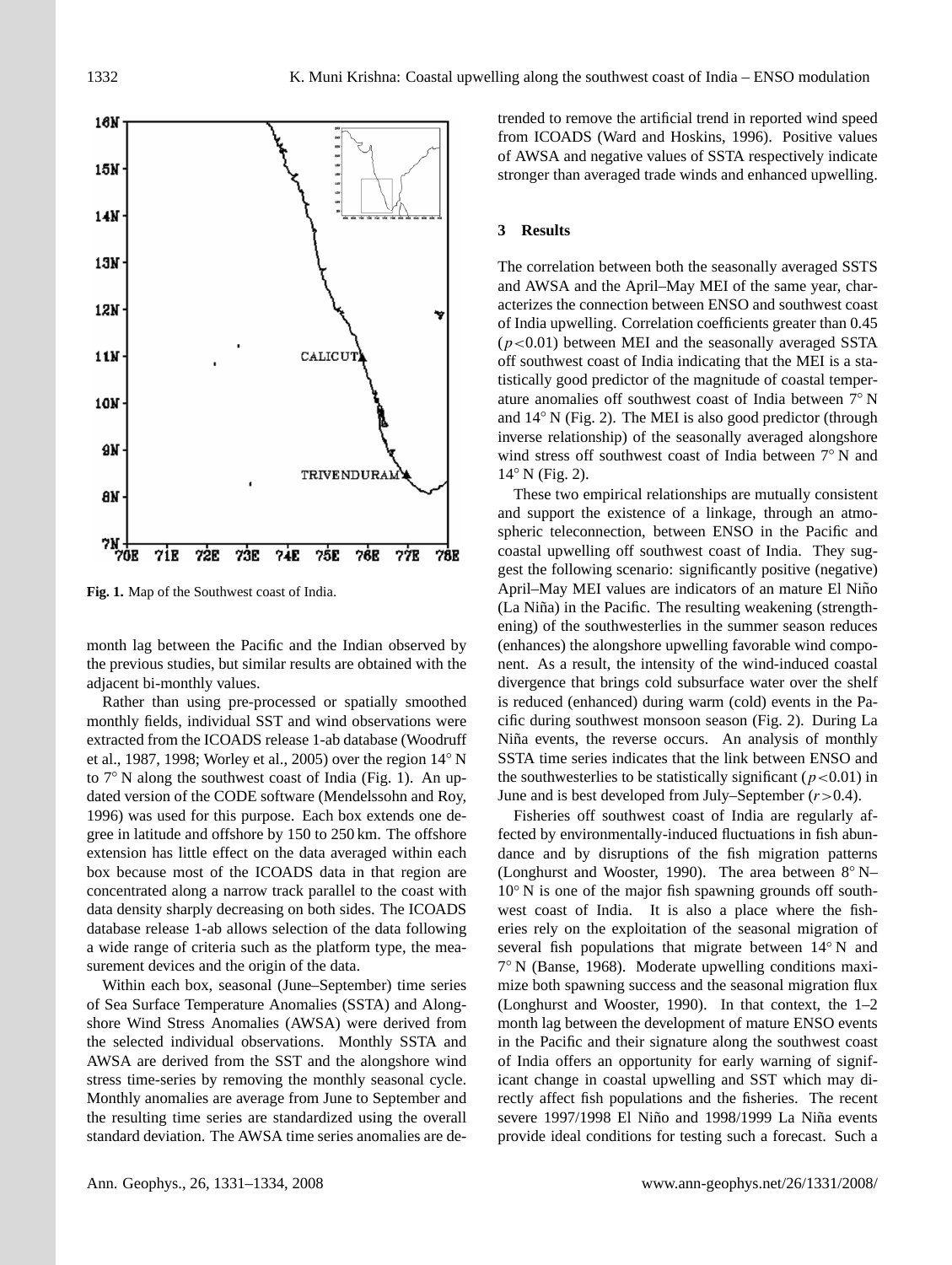

Figure 2**.** 1960 – 2003 standardized time series of SSTA (bold, left panel) and AWSA Fig. 2. 1960–2003 standardized time series of SSTA (bold, left panel) and AWSA (bold, right panel) for selected 1° × 1° located along the southwest coast of India. Superimposed is the time series of the April–May MEI (dot) of the year.

MEI and SSTA from 1960–2003 for 8° N–10° N coastal box  $\frac{2}{15}$  1.5 and the MEI values in April–May 1997 and 1998 (Fig. 3). The validity model is assessed by comparing the predicted SSTA values for June-September 1998 and 1999, with in situ observations. Following the development of El Niño conditions in the Pacific during 1997, the model forecasts anomalous warm temperatures off southwest coast of India in 1997 (predicted mean June-September SSTA in the 8 ◦ N–10◦ N box=0.2±0.46◦C). Observations within the region have recorded a relaxed upwelling and positive sea surface temperature anomalies (observed mean June–September in the  $8°$  N–10° N box=+0.71°C). Opposite conditions are forecast for 1998 with predicted mean June–September 1998 SSTA of  $-0.24\pm0.07$ °C), while observations reported an intensified upwelling and a negative mean June–September 1998 SSTA of −0.17◦C.

During two successive seasons, the relaxed upwelling of 1998 and the intensified upwelling of 1999, environmental conditions were far from optimal for the fish populations and the fishing industry. The relationship between the MEI and the southwest coast of India upwelling could have provided early warning of the potentially adverse reproductive conditions as well as of the reduced fish migration fluxes. Expert



 $F_{\text{m}}$  and  $F_{\text{m}}$  april–May MEI for the Trivendrum, from 1960 to 2003. The equation of the linear regression fitted to the data is  $SSTA=0.32\times \text{MEI}$ (with  $r^2 = 0.45$  and  $p < 0.01$ ). **Fig. 3.** Scatter plot of June to September averaged SSTA versus the

and decision support systems could then have been used to incorporate such environmental information within fisheries management (Korrubel et al., 1998). Such systems can provide invaluable information to both the fishing industry and the institutional bodies in charge of regulating the fisheries.